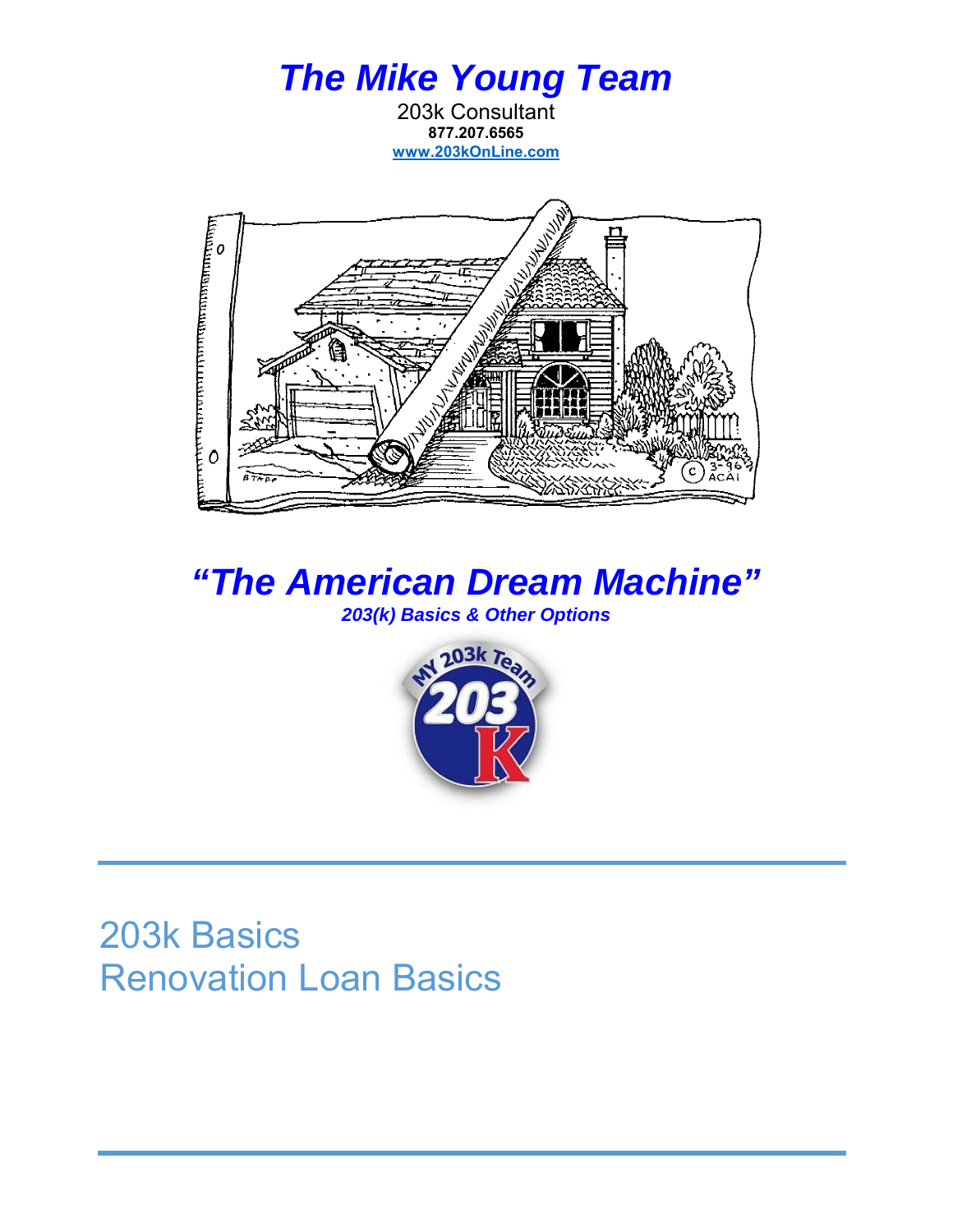# *WHAT IS A 203 (k) LOAN?*

The 203(k) loan is a fully disbursed loan, which allows a borrower to purchase or refinance a property and finance the cost of rehabilitation with one loan. Because it is fully disbursed at closing, HUD can insure the 203(k) loan as soon as the loan closes. The mortgage amount for these loans is based on the projected value of the property with the work completed, taking into account the cost of the work. HUD has taken a strong position to encourage this program and the loan is now easier to originate and close than ever before. Use a consultant.

# **203(k) Advantages**

- Up-front MIP can be financed
- Non-profit organizations are eligible with only 5% down payment and can buy multiple properties once approved
- Finance up to 6 months mortgage payments [during construction]
- Special HUD down payment programs available \$100 & \$500
- Most closing costs can be financed
- An FHA loan is assumable
- Gain 10% on the appraised value for qualifying
- Limited 203k has no minimum loan amount but the \$35,000 max includes costs and fees as well as 10-20% contingency in many cases, check with your lender. Real life max is about \$28,000 for construction.
- No construction cost limit other than the maximum loan amount in your county. We have done them up to \$544,000 construction amount.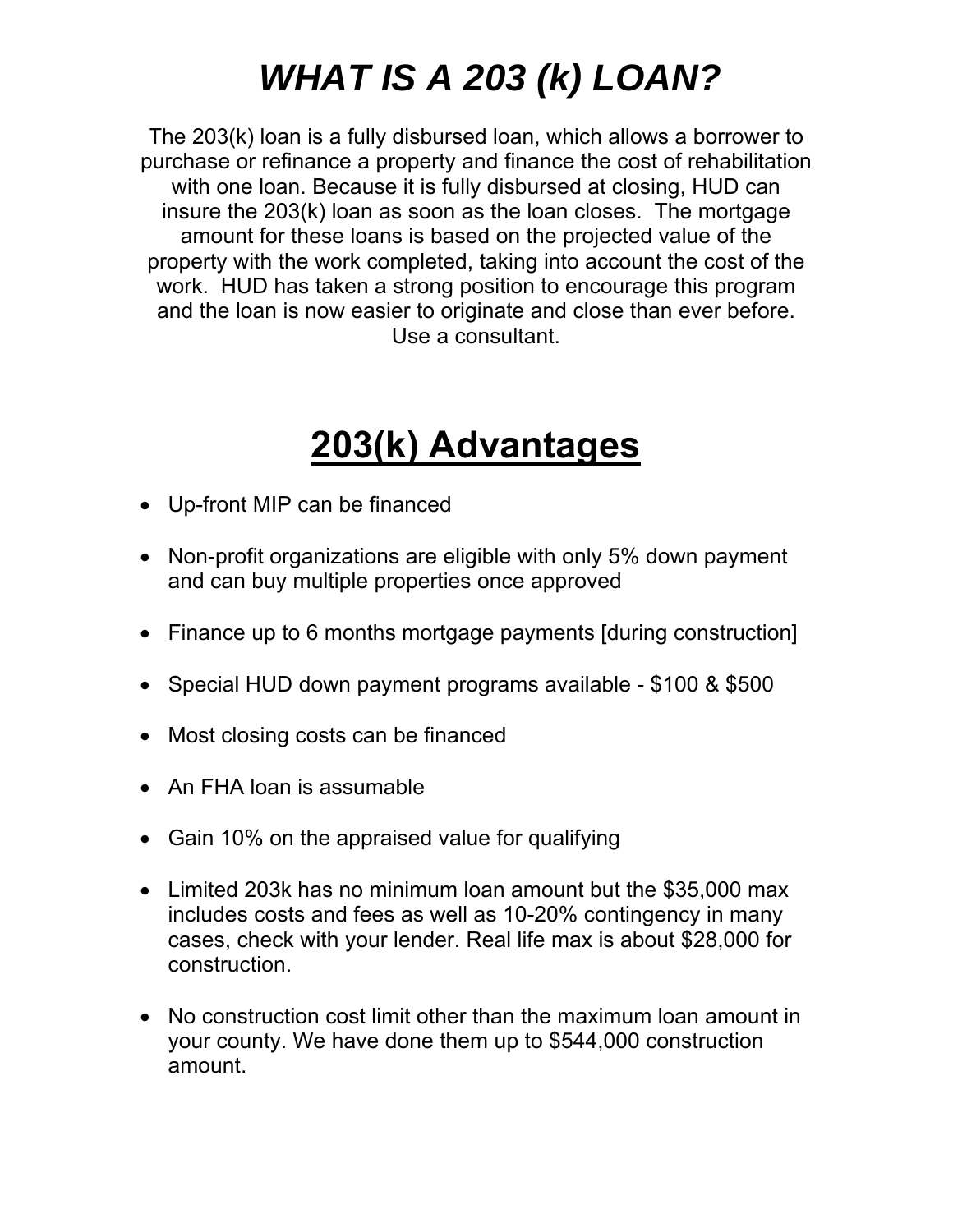# *THE FHA 203 (K) PROGRAM*

### *Which Properties are Eligible?*

1. Any one to four unit properties, which have been completed (with a certificate of occupancy) for at least one year, are acceptable according to the provisions of local zoning requirements.

2. Homes that have been demolished or razed as a part of the rehabilitation process can be rehabbed as long as the existing foundation system is not effected and remains in tact. (as long as there is a portion of the original foundation)

3. A home can be moved onto a foundation on the mortgaged property, provided the proceeds from the sale of the previous location are not released until the foundation is properly inspected and the home is satisfactorily attached to the new foundation.

4. Any property the buyer wishes to convert either from single family into a two to four family or from a two to four family dwelling into a single family unit. Let's take this one a little farther - You can take a 5-8 plex and turn it into a 1-4 unit. i.e. make an 8 plex into a fourplex and use this program.

5. A manufactured home that was built AFTER June 15,1976, and has been on a permanent foundation for over one year. The unit must have been delivered to the site when it was new, prior to being occupied.

6. A 203(k) can be used on a "mixed use residential property provided it meets the following requirements:

- The floor space used for commercial purposes does not exceed 49%. This I recent change in the guidelines (9/14/2015)
- The commercial use must not affect the health and safety of the residential occupants.
- The rehabilitation funds will only be used for the residential functions of the dwelling and areas used to access the residential part of the property.
- 7. Condominiums are eligible for homeowners only.

8. There is a seven (7) rental unit limitation within a two block area. Two fourplexes could be purchased and qualify as long as the buyer will be living in one of the units since that unit isn't counted as part of the seven.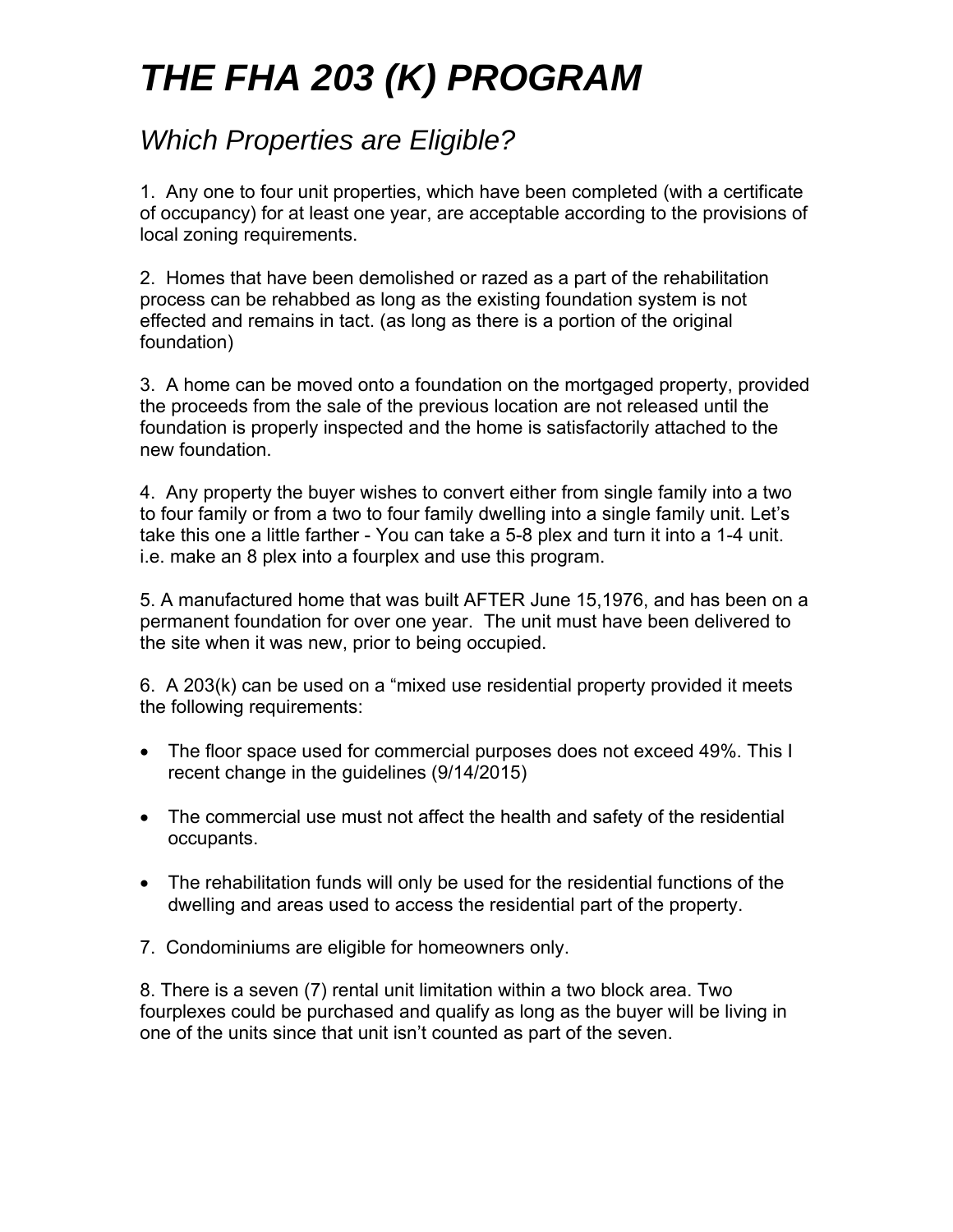## *Some Things You Can Do:*

- Mixed Use properties You can renovate a mixed use property provided the commercial space represents less than one floor of the structure. The commercial uses cannot affect the health and safety of the occupants. [FHA 203k only]
- Non residential to residential or mixed-use properties. [FHA 203k only]
- Convert larger properties into 3 or 4 unit property. [FHA 203k only]
- Home buyers and non-profits that refinance a property using the 203(k) within six (6) months of the purchase, it is treated the same as if the buyer purchased the property with a 203(k) insured loan to begin with.
- The borrower will be eligible as a first time home buyer without the three year waiting period if they are legally separated or divorced, even if they had an interest in a home with their spouse, provided the individual no longer has an interest in the home.
- Non-profits can purchase a property, rehabilitate it and sell it or keep it. If the non-profit intends to keep the property as a rental then they should keep the acquisition and rehab costs at the lowest possible number to increase the cash flow.

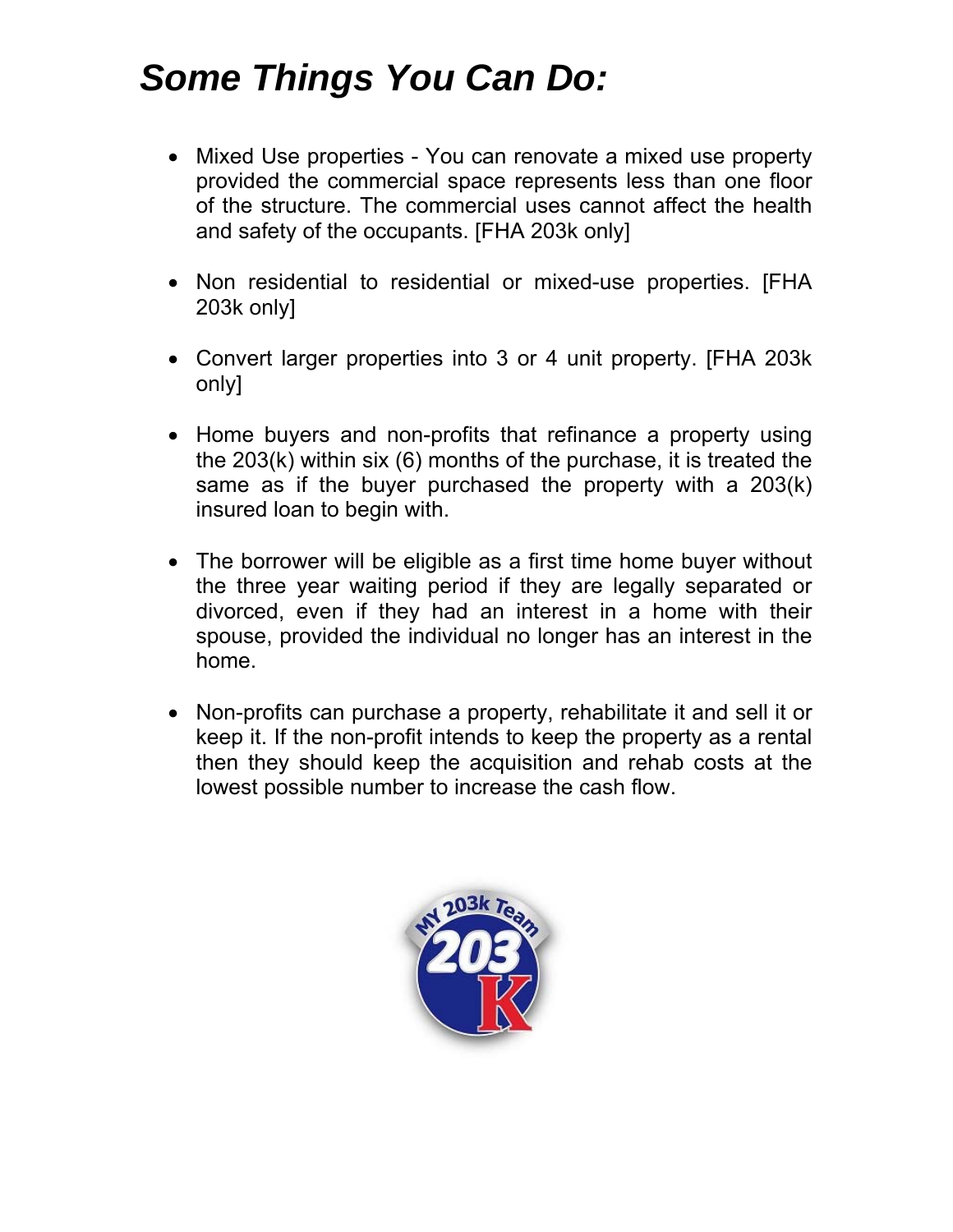# *Eligible Improvements*

There is a minimum requirement of \$5,000 in eligible (necessary) improvements on the subject property on a Standard 203k. Improvements to a detached garage, a new detached garage, or the addition of an attached unit (if allowed by local zoning ordinances) can also be included in this first \$5,000.

#### **The mortgage must include one or more of the items listed below:**

#### **Structural repairs and alterations**

Items such as additions to the structure; repairing any and all structural damage.

#### **Improvement in the functionality or modernization**

Such items as remodeled kitchens and bathrooms.

#### **Changes for aesthetic appeal, and the elimination of obsolescence**

New exterior siding doors.

Repair of replacement of plumbing, heating, air conditioning or electrical system. Installation of new plumbing fixtures are acceptable, including interior whirlpool type bathtubs.

#### **Installation of Well and/or Septic System**

Must be installed or repaired prior to beginning any other repairs to the property. Properties less than one acre in size can be limited on this item. This is automatically considered a full or Standard 203k

#### **Replacement of flooring, carpeting or tiling**

#### **Energy conservation improvement**

New dual pane windows and doors, storm windows, insulation, and solar domestic water heating systems.

#### **Major landscape work and site improvement**

Patios and terraces that improve the value of the property equal to their cost, or that are needed to preserve the property from erosion.

#### **Improvements for easier accessibility to the handicapped**

Handicapped retrofitting can be included in the cost of rehab. This is particularly good to get this information into the hands of vocational rehab companies and companies that deal with disabilities. They may have a list of clients for you.

#### **The following items can be included in addition to the minimum \$5,000 requirements:**

New cooking ranges, refrigerators and other stand alone appliances.

Painting and other cosmetic repairs.

Fencing, new walks and driveways, and general landscape work trees, shrubs or seeding).

Repair of an existing swimming pool, no \$ limit.

**NOTE:** Items that will not become a permanent part of the property are not eligible. Luxury items are not eligible. These items include, but are not limited to new swimming pools, exterior hot tubs, saunas, spas, tennis courts, and barbecue pits.